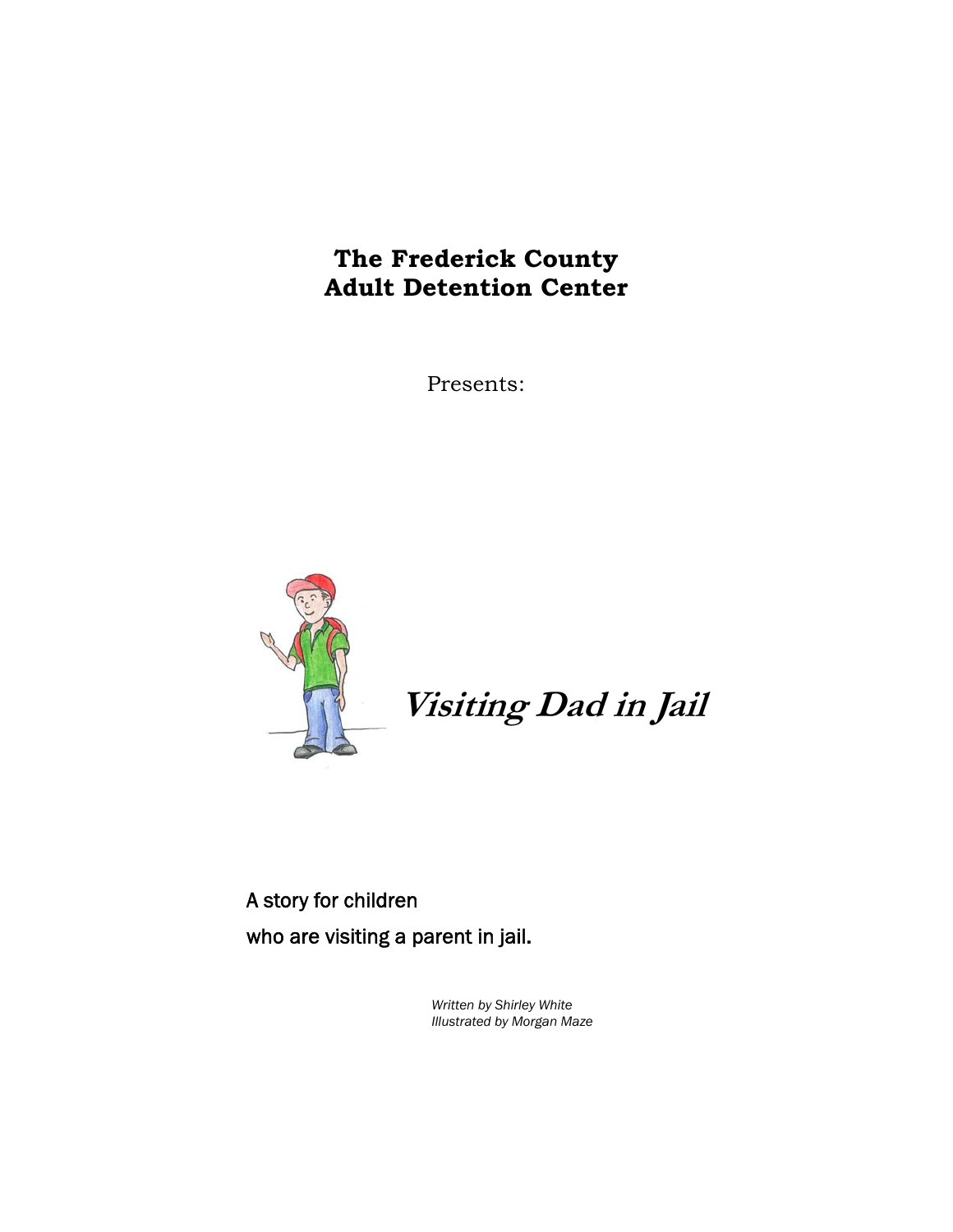### Page 2

### Visiting Dad in Jail



Hi! My name is Jackson. I am eight-almost-nine years old. I am in the third grade at Pleasant View Elementary School and my teacher is Miss Smith. I can read and write and add and subtract and even multiply. My mom thinks I am very smart.

I live at home with my mom, my dad, my cat Whiskers and my goldfish Tuna. I like to play baseball and basketball and watch TV. We have rules in our home. I can't play ball in the house. That is a rule. I have to pick up my clothes. That is also a rule. Sometimes I forget or I don't feel like picking up my



clothes. Then I have disobeyed a rule. That is when my mom gives me a timeout, or does not let me go visit my friend Gavin who lives down the street. My mom says that grownups have to follow rules, too.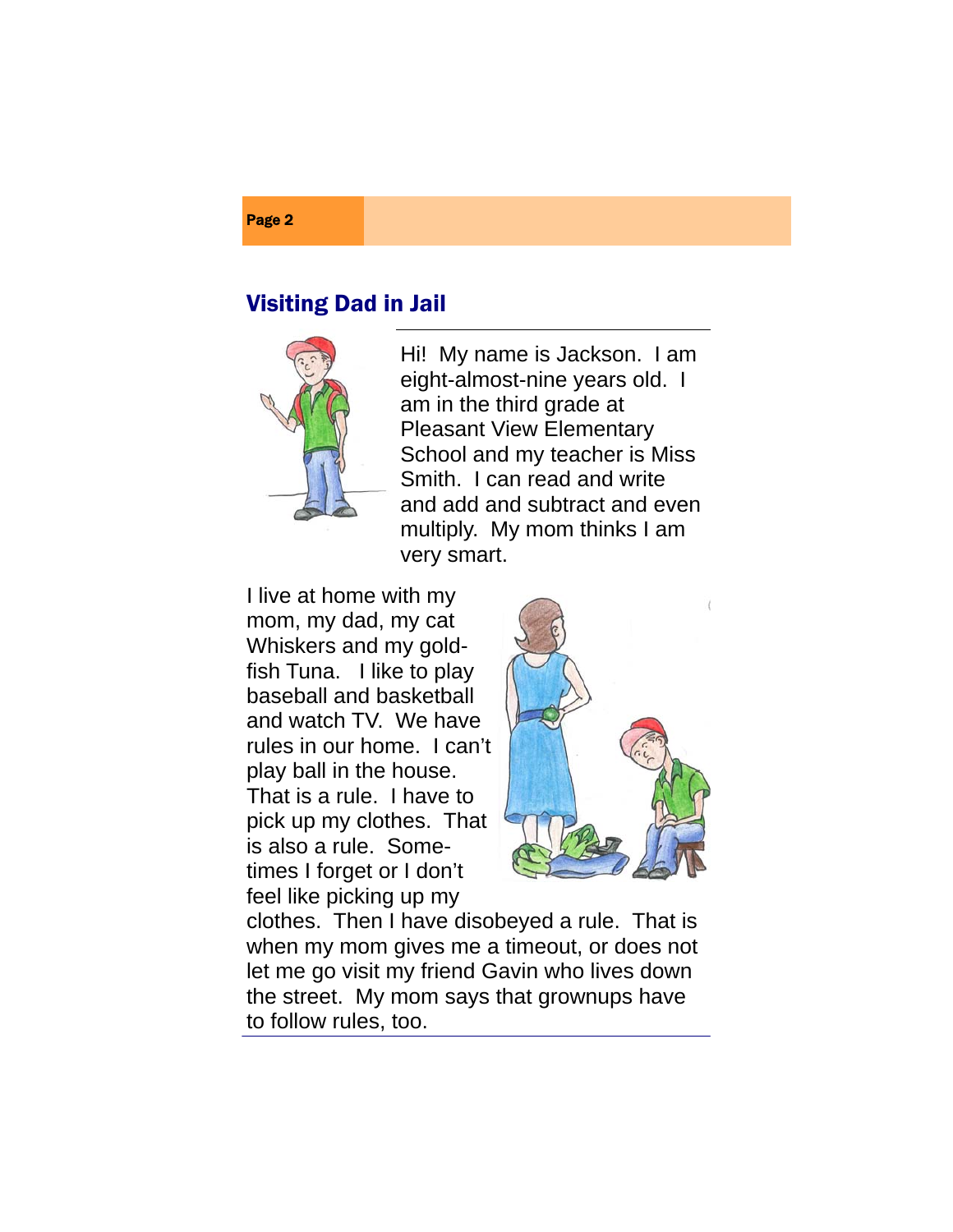My dad used to live at home with us, but he does not live there now. He did not follow a grownup rule, and he had to go to jail. Jail is



like a grownup timeout for not following rules but the grownups have to live there for a while. When a grownup does not follow a rule they have to go to court and talk to a judge and the judge decides what

should happen. Sometimes the grownup can work to help other people in the community. The judge decides how much time they need to give. Sometimes the judge will tell a person to go to a treatment place to help them get better. And sometimes the judge will tell them that they have to go to jail. The judge decides how long they will have to stay there, and whether they can get a job and go to work from there or not. I miss my dad.

#### Page 3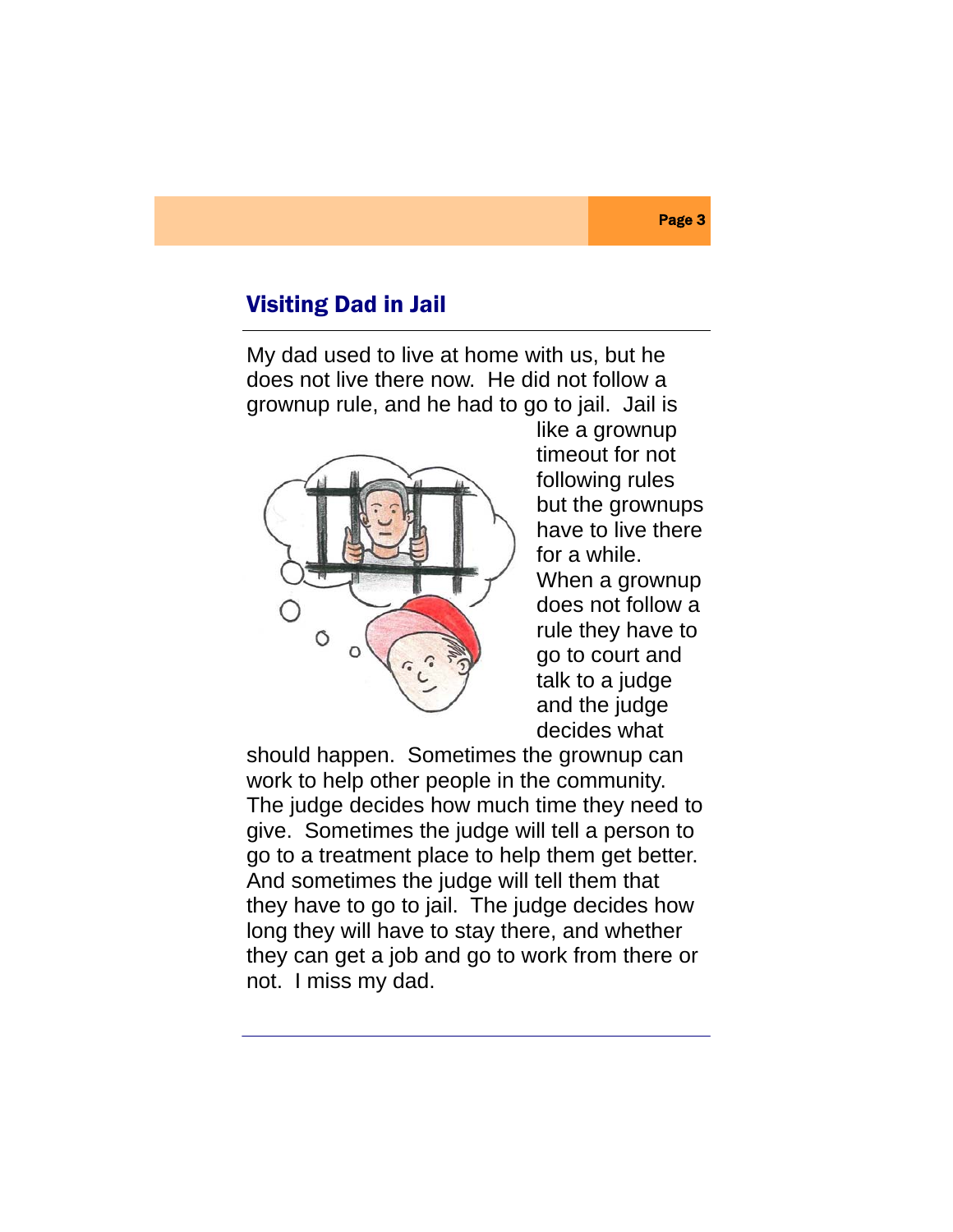Page 4

When I came home from school yesterday my mom had a surprise for me. She told me to wash my face and put on clean clothes and we



would go for a ride. We were going to visit dad! While we were riding in the car mom explained that dad is at the Frederick County Adult Detention Center. We could only visit for a halfhour and we would not be

able to touch him—we could look at him through a glass window and talk to him on a telephone. There are even rules for visiting. My dad can only have one visit a week.

When we got to the jail I saw police cars in the parking lot. Mom explained that when grownups do not follow the rules a police officer will bring them to the jail. They go to a place called Central Booking. An officer will take their fingerprints and give them new clothes. They will have to answer a lot of questions to make sure they are feeling okay and are not sick.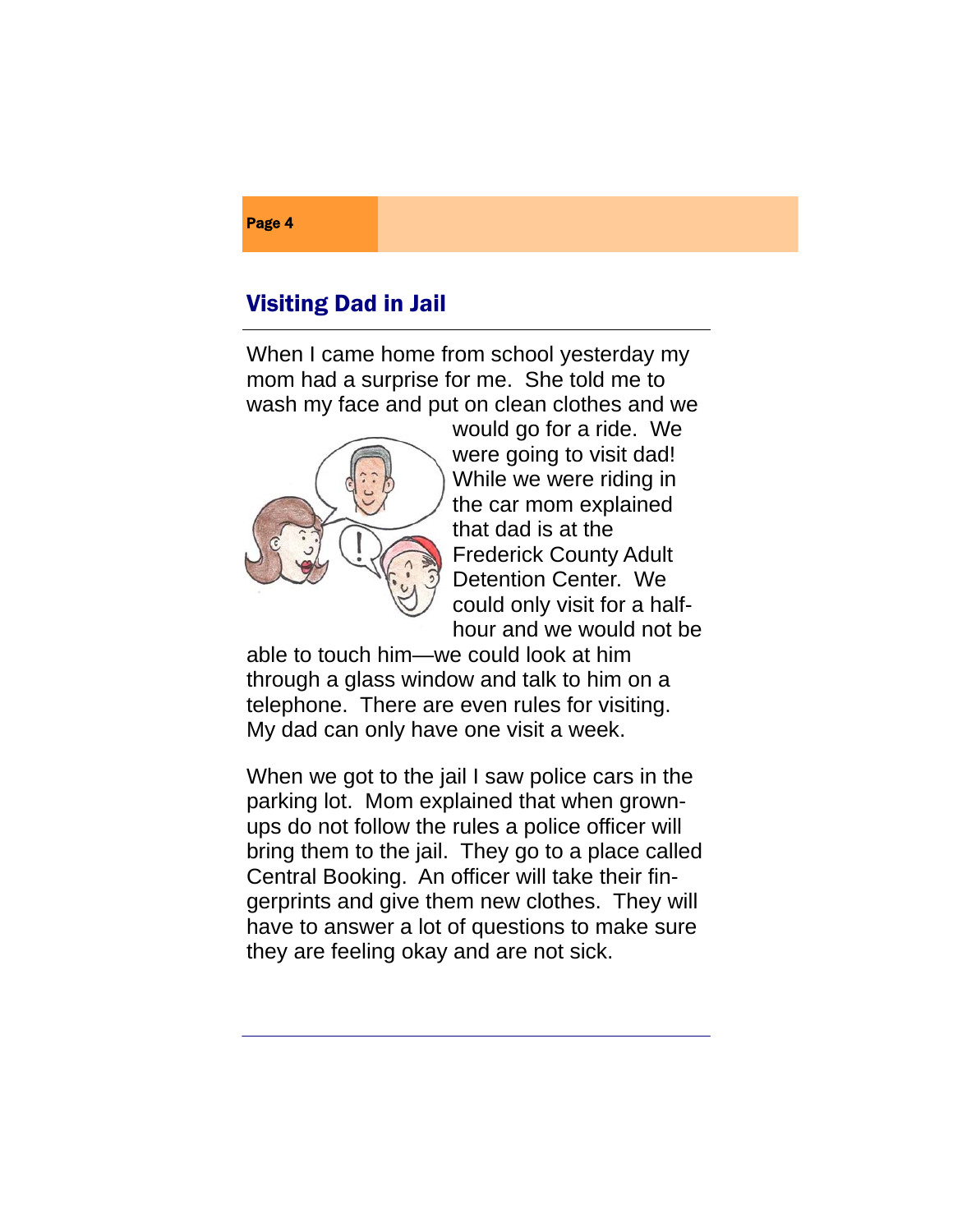

Then they will be assigned to a big room with other people who have to have a timeout. This is called a *block*. In the block there are *cells*. They are like little bedrooms. Two people share a cell. There are bunk beds in the cell, and a sink and a toilet. There is an officer that stays nearby all day, and an officer that stays nearby all night. That is to make sure that all the people are okay.

#### Page 5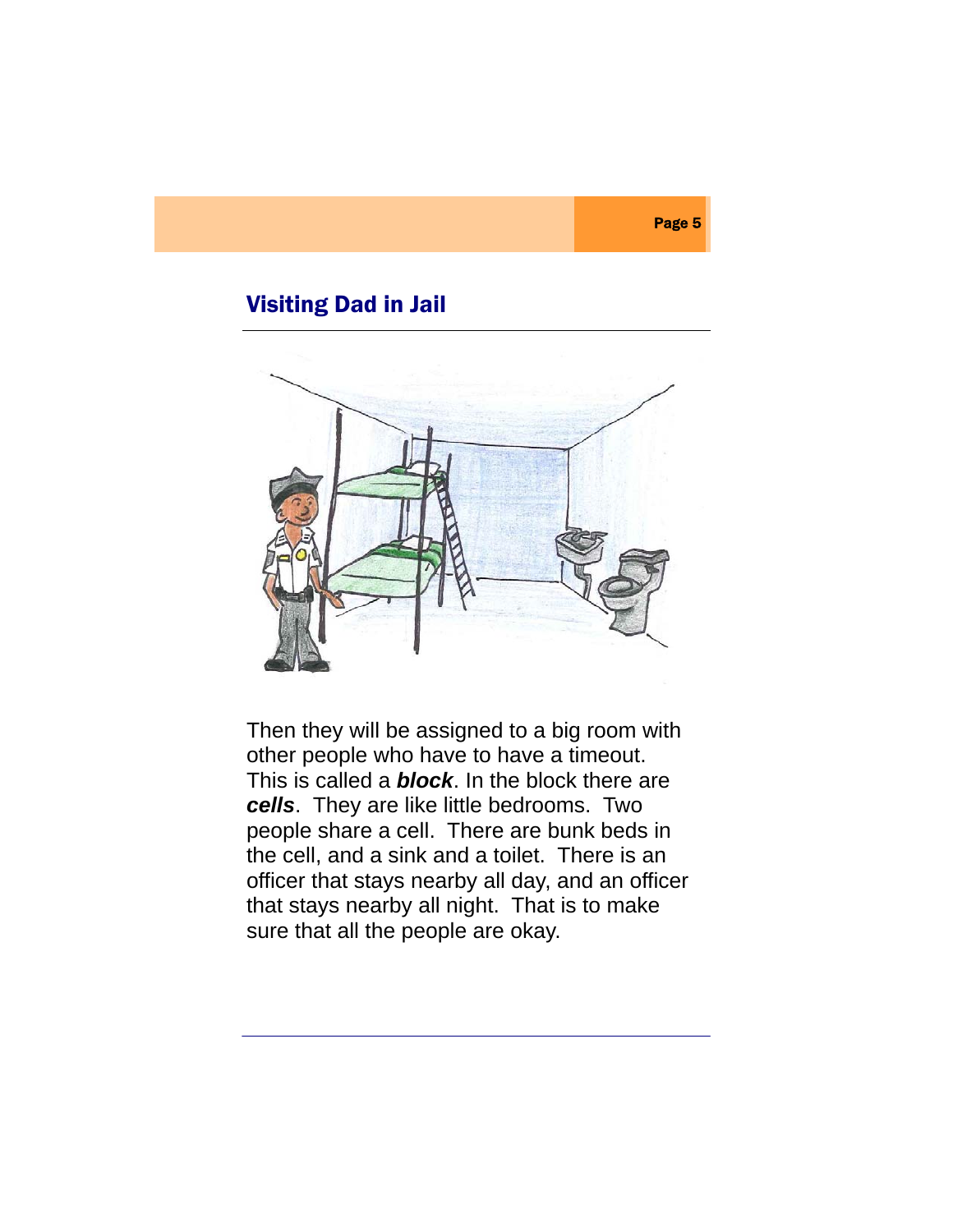# Page 6

### Visiting Dad in Jail

We got out of the car and followed a Visitation sign. We walked under a fence with sharp wire on top and we walked through a yard that was all cement. I felt scared but mom said it would be okay. We went into a room with seats and there was an officer behind a glass window.



She was sitting in front of a computer. Everyone was standing in line in front of the glass. Mom said we had to register before we could see dad. When it was our turn to

stand at the glass the officer asked mom for her license. Mom had to stand behind a line and get her picture taken. Then the officer told us *"Group 3, Booth 7".* That was to let us know what group we were in and where we would sit to find dad. The officer said we would have to wait about a half hour until we could visit.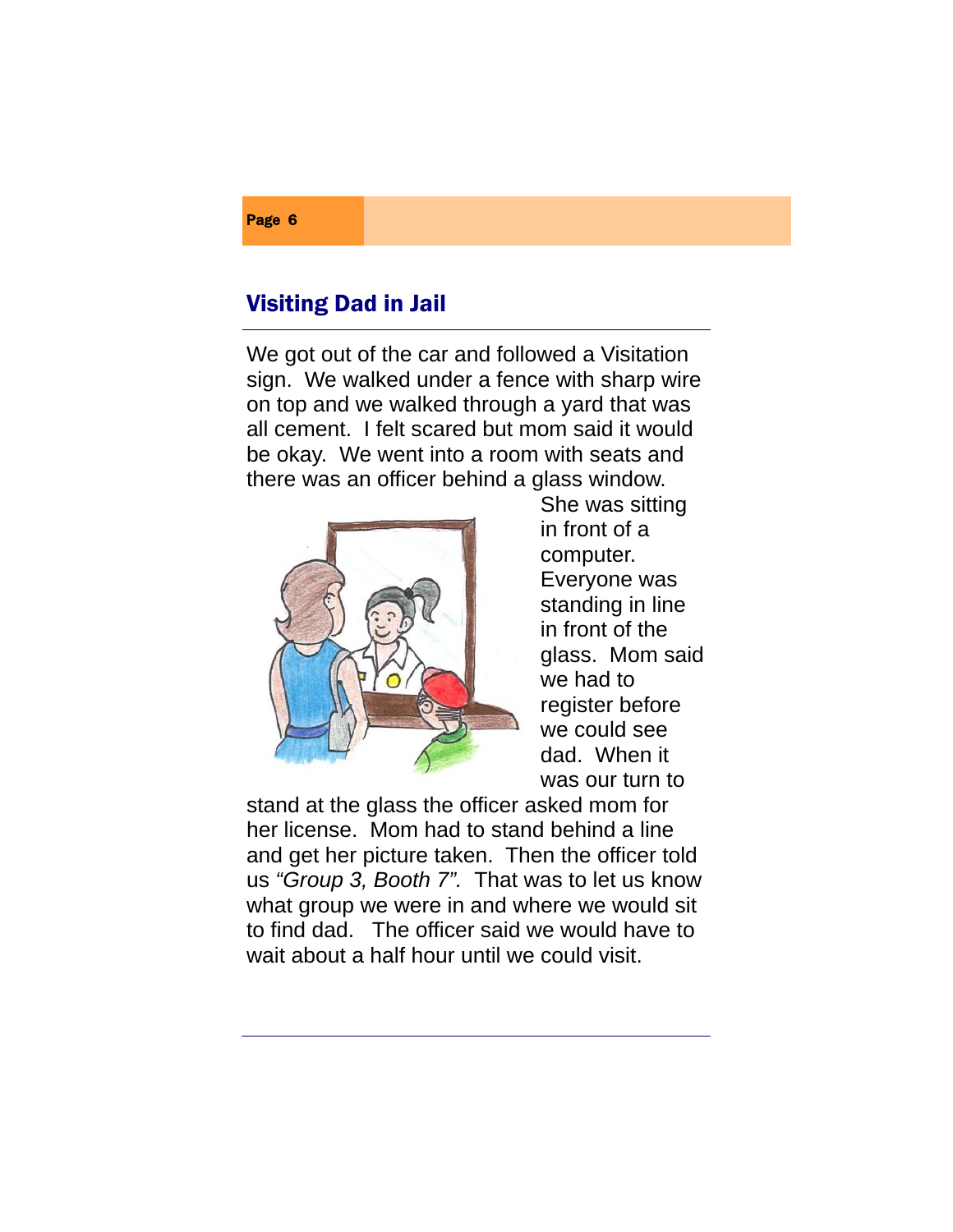There was a little room with painted walls and a table and chair set for children. This is the Children's corner at the Frederick County Adult Detention Center and it has books just for kids like me! Mom said that I could find one book and take it home with me. I went into the room and looked at all the books. If I didn't want to read a book, I put it back on the shelf. I found a great book about Arthur and went and sat with mom while I waited to see dad.



#### Page 7